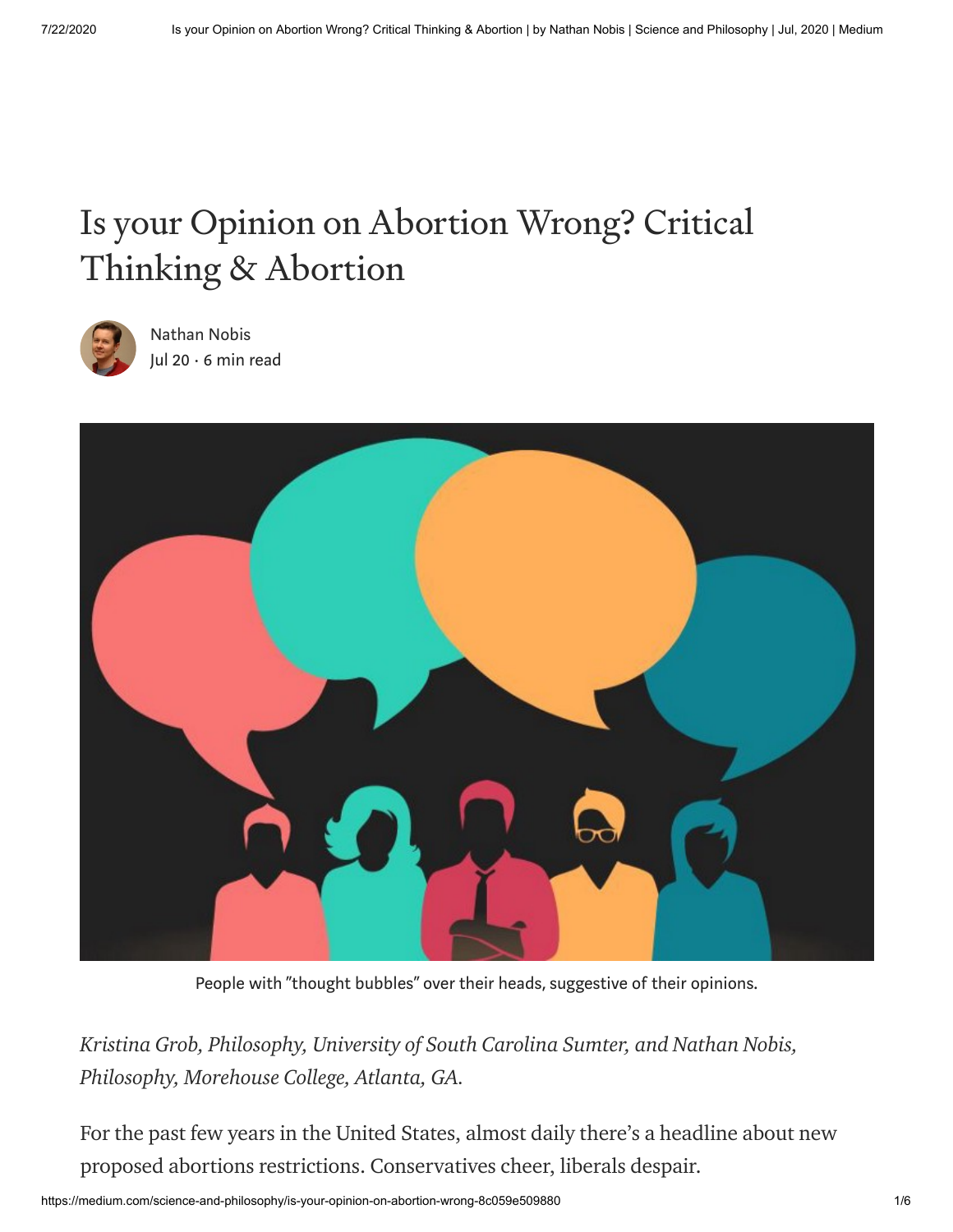7/22/2020 Is your Opinion on Abortion Wrong? Critical Thinking & Abortion | by Nathan Nobis | Science and Philosophy | Jul, 2020 | Medium

But who is right here? Should abortion be generally legal or should it be banned? Is it usually immoral or is it usually not wrong at all? These same questions, of course, are asked in other countries.

To many people, answers to these questions seem *obvious*, and people with different or contrary answers are, well, just wrong.

But how can we know? In particular, could anyone *know* that abortion is not wrong and should be legal? If so, *how*? And how would anyone effectively, persuasively, communicate that knowledge?

One important set of answers depends on this idea: *critical thinking*. Critical thinking can help people know, not merely believe or feel, that their perspectives on issues are true or correct, and it can help them persuade others to understand and accept that knowledge.

We are philosophy professors who teach courses in critical thinking and its applications to ethical, political, scientific, and legal issues. In our 2019 open-access book, *Thinking Critically About Abortion: Why Most Abortions Aren't Wrong & Why All Abortions Should be Legal*, we apply [well-confirmed](http://www.abortionarguments.com/) methods of critical thinking to the most discussed arguments about abortion.



"Thinking Critically About Abortion" book cover

Critical [thinking](https://plato.stanford.edu/entries/critical-thinking/) can be operationalized as skills. Three key critical thinking skills involve *defining words*, *identifying the structures of arguments*, and *evaluating explanations*.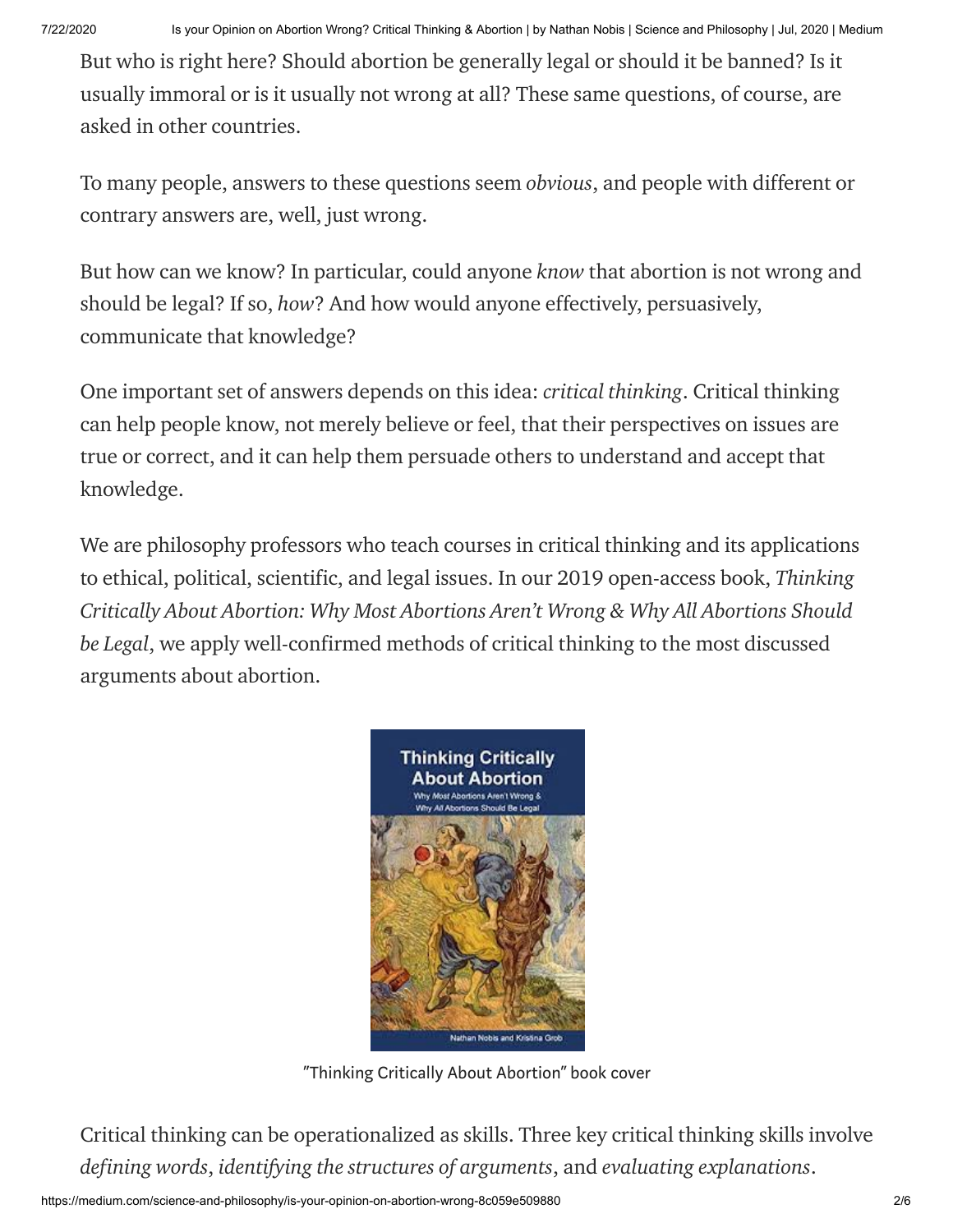Understanding these and other critical thinking skills can only help improve conversations and advocacy about abortion. Let's see them in action.

## Definitions

Philosophers going back as far as Plato in Ancient Greece have taught that people can think critically about a topic only if they [define](https://plato.stanford.edu/entries/definitions/) their terms well.

Good definitions are, first, informative.

Many pro-choice people define abortion as the "[termination](https://www.health.harvard.edu/medical-tests-and-procedures/abortion-termination-of-pregnancy-a-to-z) of a pregnancy." But what is a "termination" and how is it achieved? This definition doesn't explain that. Defining abortion as "killing a fetus to end a pregnancy by medical means" is better because it explains more. While some people react to this definition with the thought that it implies that abortion is wrong, critical thinking shows that it doesn't, as we'll see below.

Good definitions also are not biased.

Many pro-life advocates define abortion as the "murder of a fetus." This definition is bad because "murder" often means "illegal killing," and so where abortion is legal, it *cannot* be murder: that fact at least complicates many pro-life claims.

"Murder" also often means "wrongful killing," which assumes that abortion is wrong and that you can just look up the word to know this. But nobody can responsibly just *assume* their position on this debated issue. And nobody can "prove" they are right with just the dictionary: arguments are needed.

Definitions can be better and worse in many ways. Critical thinking helps us understand this, which improves communication, discussion, and debate.

#### Arguments

Everyone has reasons for their opinions, even if they are only their feelings. But critical thinkers want good arguments, so how can anyone tell whether an argument is good or bad? We care about this in science and medicine, and we should care about this here also. How can anyone tell if their beliefs are supported by good reasons?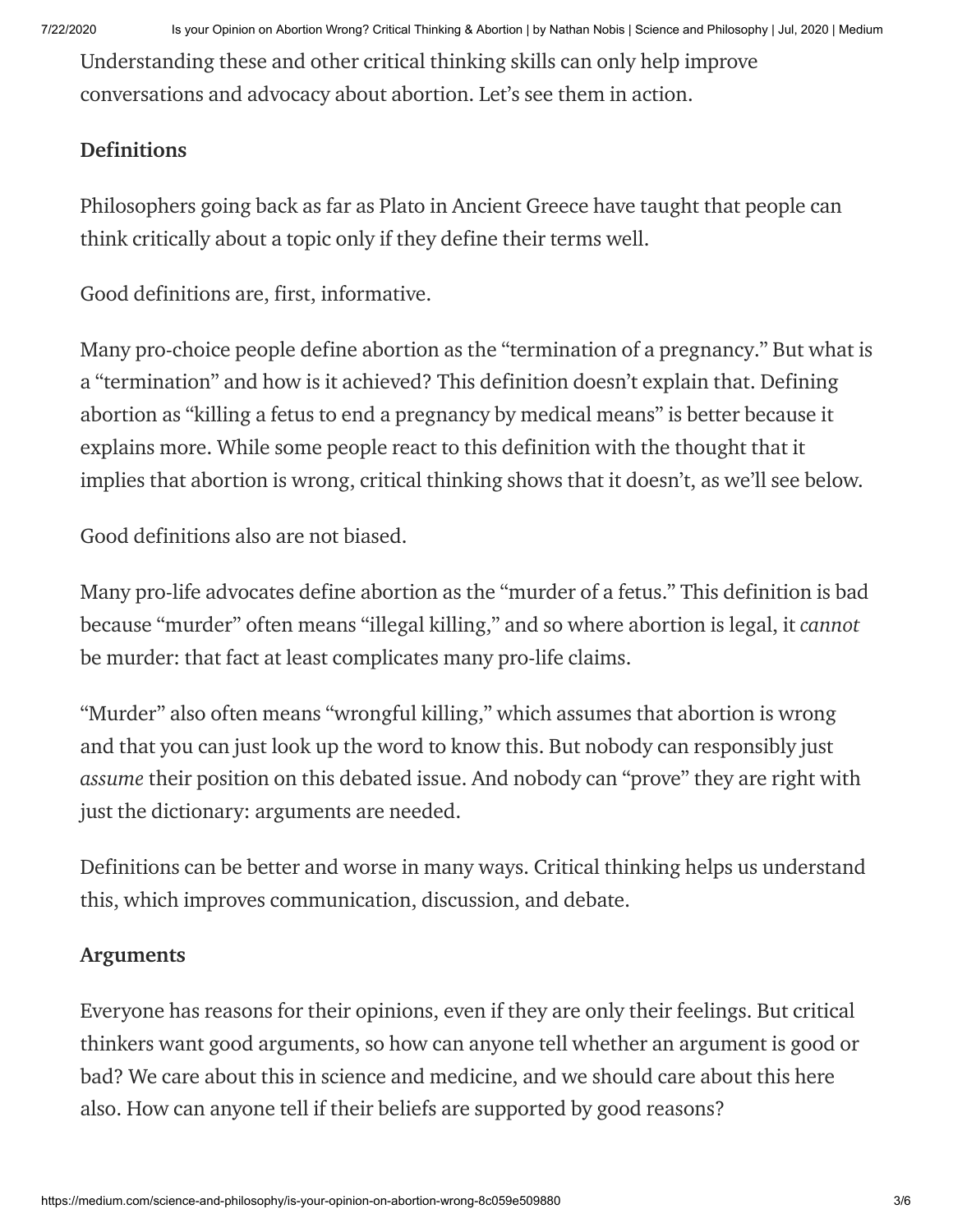[Logic](https://plato.stanford.edu/entries/logic-informal/) — the study of arguments — helps. Logic shows the steps in anyone's reasoning. It reveals any assumed premises that are essential to an argument but aren't stated outright. This is important since assumptions, like overtly stated premises, are sometimes not true.

For example, many argue that abortion is wrong simply because fetuses are "human." The assumed premise is that "it is wrong to kill anything human." But how is "human" defined? If "human" means [biologically](https://biologydictionary.net/human-biology/) human then it would be wrong to kill human cells like skin or hair cells. But nobody thinks this is wrong.

So "human" must mean "human beings" or "humans," not merely "biologically human," and the premise is that "it's wrong to kill humans or human beings," not just anything merely human. But what are the differences among these very similar terms, and what difference does this make to the argument? (Answers: many! A lot!).

Critical thinking involves asking questions like these about the subtle meanings of terms — even those that initially seem painfully obvious — to ensure that everyone in the conversation is on the exact same issue. These questions are necessary to determine whether the premises of arguments are true or false, a core task when evaluating arguments.

Another valid pattern of reasoning involves seeing if a [premise](http://www.philosophy-index.com/logic/forms/modus-tollens.php) leads to a false claim: if it does, the premise is itself false.

Some pro-choice advocates sometimes are not careful and claim that "women have the right to do *whatever* they want with their bodies." But if this exact premise were true, women would have the right to use their bodies to murder born people. Since women clearly lack that right, *that* premise can't justify abortion. An improved, more-carefully stated premise could though, and critical thinking helps find that exact premise.

Pro-life advocates often argue that fetuses have "the right to life" and so abortion is wrong. But how is that right [defined?](https://www.jstor.org/stable/2265091) Is it the right to everything needed for life? Does it include the right to someone else's body, even if they don't consent to that use?

These are questions that advocates of this argument usually don't ask. If they are asked and answered, these answers are usually not supported with much in the way of developed reasons. But if the premise that "fetuses have the right to life" *does not* lead to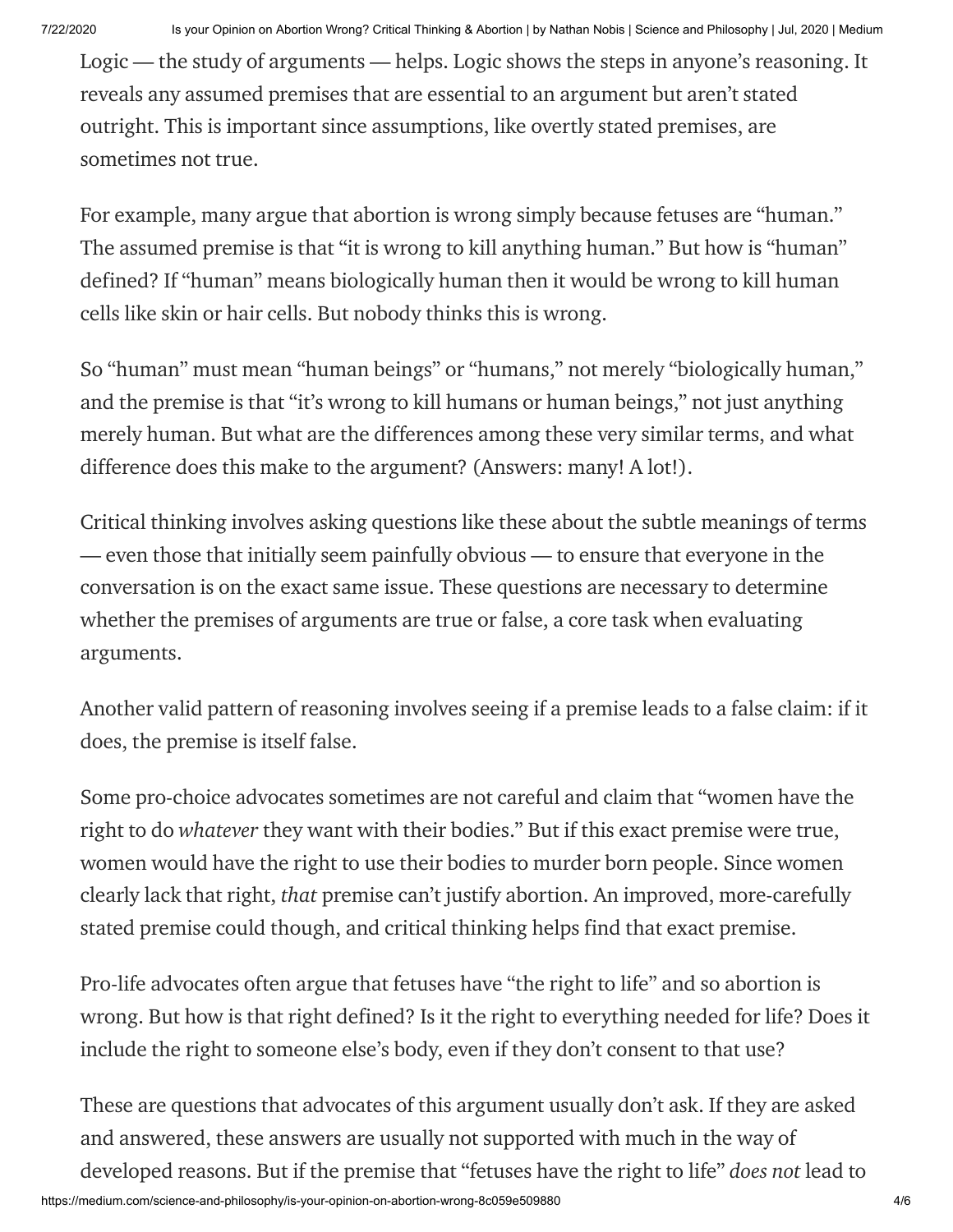7/22/2020 Is your Opinion on Abortion Wrong? Critical Thinking & Abortion | by Nathan Nobis | Science and Philosophy | Jul, 2020 | Medium

believing that "fetuses have a right to the pregnant woman's body," that common argument against abortion is weak, and it's important that this is common knowledge.

Many common arguments about abortion are mere [soundbites](https://areomagazine.com/2019/07/23/abortion-and-soundbites-why-pro-choice-arguments-are-harder-to-make/) and slogans: false and dubious claims are found on all sides of the debate. It's nobody's mere "[opinion](https://theconversation.com/no-youre-not-entitled-to-your-opinion-9978)" that these are often bad arguments: critical thinking skills demonstrate that.

# Explanations

One strategy for engaging the ethics of abortion is to start with an uncontroversial moral fact — that it's wrong to kill children and adults. Critical thinkers then try to find the best explanation why this is so and see whether that explanation applies to fetuses, making abortion wrong also.

One common explanation of why it's wrong to kill children and adults, or why human beings have human rights, is simply that they are *human beings*.

A critical thinker, however, will observe that saying it's wrong to kill human beings *because* we're human beings, or we have human rights *because* we are human, doesn't explain anything: these are circular, uninformative explanations. Humans know they are human; the question is why that would give humans rights.

A better explanation is that killing children and adults is wrong because it prevents them from [experiencing](https://www.jstor.org/stable/2026961) their futures.

Does this explanation apply to fetuses? To answer, fetuses must be compared with adults and children. One difference is that adults and children are aware of their futures — at least, they have been aware of something — whereas early fetuses have never been aware of anything.

Does this mean that fetuses don't have futures like children's and adults' futures? Some argue they do not and so the best explanation why it's wrong to kill born people doesn't apply to fetuses. However, fetuses could be wrong to kill because of *different* explanations than what apply to born humans: what could these be?

Engaging these discussions requires thinking critically about many challenging, complex issues. Critical thinking often isn't quick or easy! Beyond applying skills, people have to